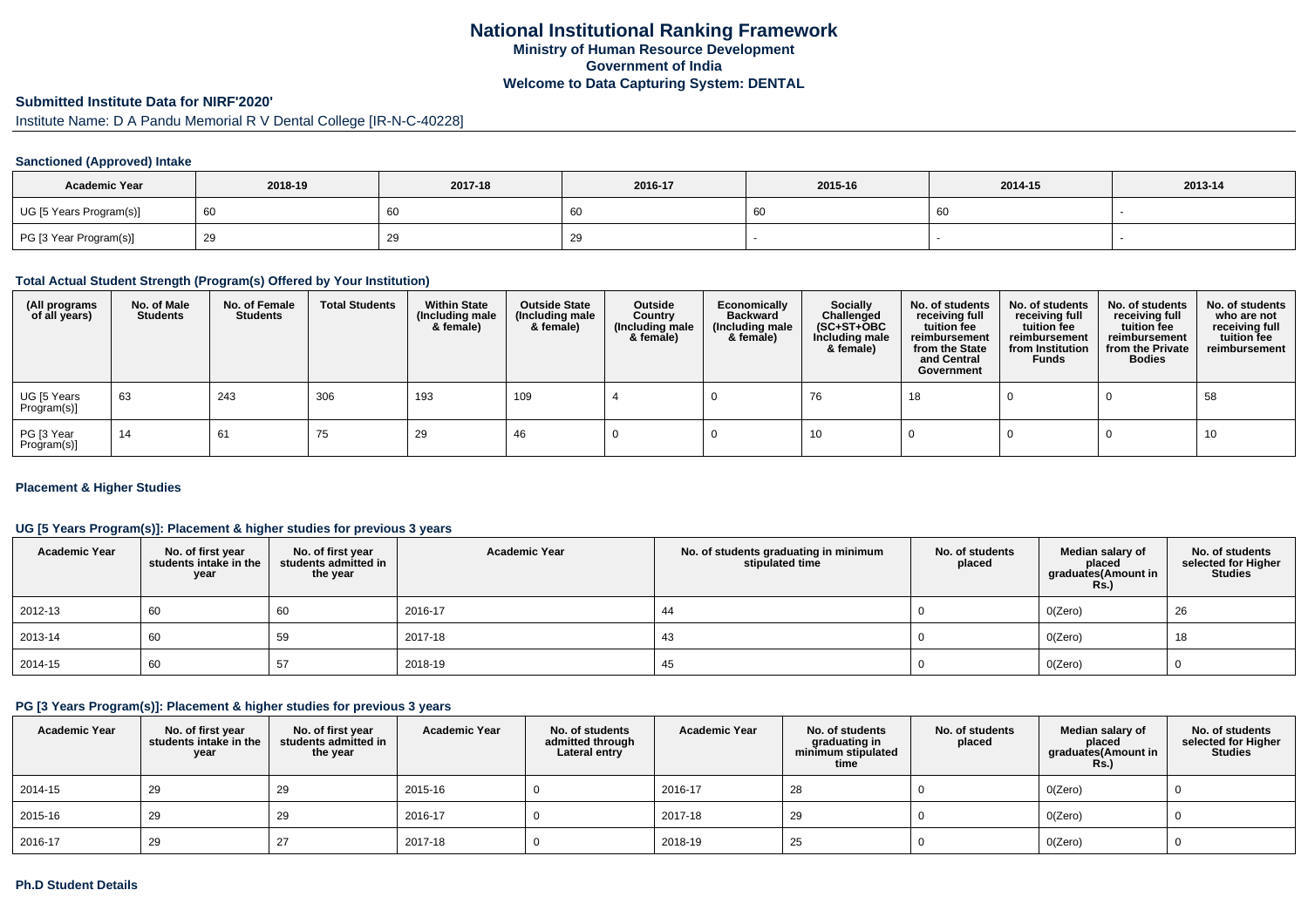|           | Ph.D (Student pursuing doctoral program till 2017-18; Students admitted in the academic year 2018-19 should not be entered here.) |                       |         |
|-----------|-----------------------------------------------------------------------------------------------------------------------------------|-----------------------|---------|
|           |                                                                                                                                   | <b>Total Students</b> |         |
| Full Time |                                                                                                                                   |                       |         |
| Part Time |                                                                                                                                   |                       |         |
|           | No. of Ph.D students graduated (including Integrated Ph.D)                                                                        |                       |         |
|           | 2018-19                                                                                                                           | 2017-18               | 2016-17 |
| Full Time |                                                                                                                                   | 0                     |         |
| Part Time |                                                                                                                                   |                       |         |
|           | No. of students Graduating in Super Speciality program (DM/MCH)                                                                   |                       |         |
| 2018-19   | 2017-18                                                                                                                           | 2016-17               |         |

### **Financial Resources: Utilised Amount for the Capital expenditure for previous 3 years**

| <b>Academic Year</b>                                                                                 | 2018-19                                                                      | 2017-18                                                             | 2016-17                                                                  |  |  |  |  |
|------------------------------------------------------------------------------------------------------|------------------------------------------------------------------------------|---------------------------------------------------------------------|--------------------------------------------------------------------------|--|--|--|--|
|                                                                                                      | <b>Utilised Amount</b>                                                       | <b>Utilised Amount</b>                                              | <b>Utilised Amount</b>                                                   |  |  |  |  |
| Annual Capital Expenditure on Academic Activities and Resources (excluding expenditure on buildings) |                                                                              |                                                                     |                                                                          |  |  |  |  |
| Library                                                                                              | 2998996 (Twenty Nine Lakh Ninety Eight Thousand Nine<br>Hundred Ninety Six)  | 2206295 (Twenty Two Lakh Six Thousand Two Hundred<br>Ninety Five)   | 2756411 (Twenty Seven Lakh Fifty Six Thousand Four<br>Hundred Eleven )   |  |  |  |  |
| New Equipment for Laboratories                                                                       | 3383486 (Thirty Three Lakh Eighty Three Thousand Four<br>Hundred Eighty Six) | 3663410 (Thirty Six Lakh Sixty Three Thousand Four Hundred<br>Ten ` | 5005030 (Fifty Lakh Five Thousand Thirty)                                |  |  |  |  |
| Other expenditure on creation of Capital Assets (excluding<br>expenditure on Land and Building)      | 394126 (Three Lakh Ninety Four Thousand One Hundred<br>Twenty Six)           | 5031411 (Fifty Lakh Thirty One Thousand Four Hundred<br>Eleven)     | 6984917 (Sixty Nine Lakh Eighty Four Thousand Nine Hundred<br>Seventeen) |  |  |  |  |

# **Financial Resources: Utilised Amount for the Operational expenditure for previous 3 years**

| <b>Academic Year</b>                                                                                                                                                                            | 2018-19                                                                       | 2017-18                                                                  | 2016-17                                                                             |  |  |  |  |  |
|-------------------------------------------------------------------------------------------------------------------------------------------------------------------------------------------------|-------------------------------------------------------------------------------|--------------------------------------------------------------------------|-------------------------------------------------------------------------------------|--|--|--|--|--|
|                                                                                                                                                                                                 | <b>Utilised Amount</b>                                                        | <b>Utilised Amount</b>                                                   | <b>Utilised Amount</b>                                                              |  |  |  |  |  |
| <b>Annual Operational Expenditure</b>                                                                                                                                                           |                                                                               |                                                                          |                                                                                     |  |  |  |  |  |
| Salaries (Teaching and Non Teaching staff)                                                                                                                                                      | 90229191 (Nine Crore Two Lakh Twenty Nine Thousand One<br>Hundred Ninety One) | 78218098 (Seven Crore Eighty Two Lakh Eighteen Thousand<br>Ninety Eight) | 89843603 (Eight Crore Ninety Eight Lakh Forty Three<br>Thousand Six Hundred Three ) |  |  |  |  |  |
| Maintenance of Academic Infrastructure or consumables and<br>other running expenditures (excluding maintenance of hostels<br>and allied services, rent of the building, depreciation cost, etc) | 8290776 (Eighty Two Lakh Ninety Thousand Seven Hundred<br>Seventy Six)        | 8420455 (Eighty Four Lakh Twenty Thousand Four Hundred<br>Fifty Five )   | 7689726 (Seventy Six Lakh Eighty Nine Thousand Seven<br>Hundred Twenty Six)         |  |  |  |  |  |
| Seminars/Conferences/Workshops                                                                                                                                                                  | 695200 (Six Lakh Ninety Five Thousand Two Hundred)                            | 541411 (Five Lakh Forty One Thousand Four Hundred Eleven                 | 327513 (Three Lakh Twenty Seven Thousand Five Hundred<br>Thirteen                   |  |  |  |  |  |

**IPR**

| Calendar year            | 2018 | 2017 | 2016 |
|--------------------------|------|------|------|
| No. of Patents Published |      |      |      |
| No. of Patents Granted   |      |      |      |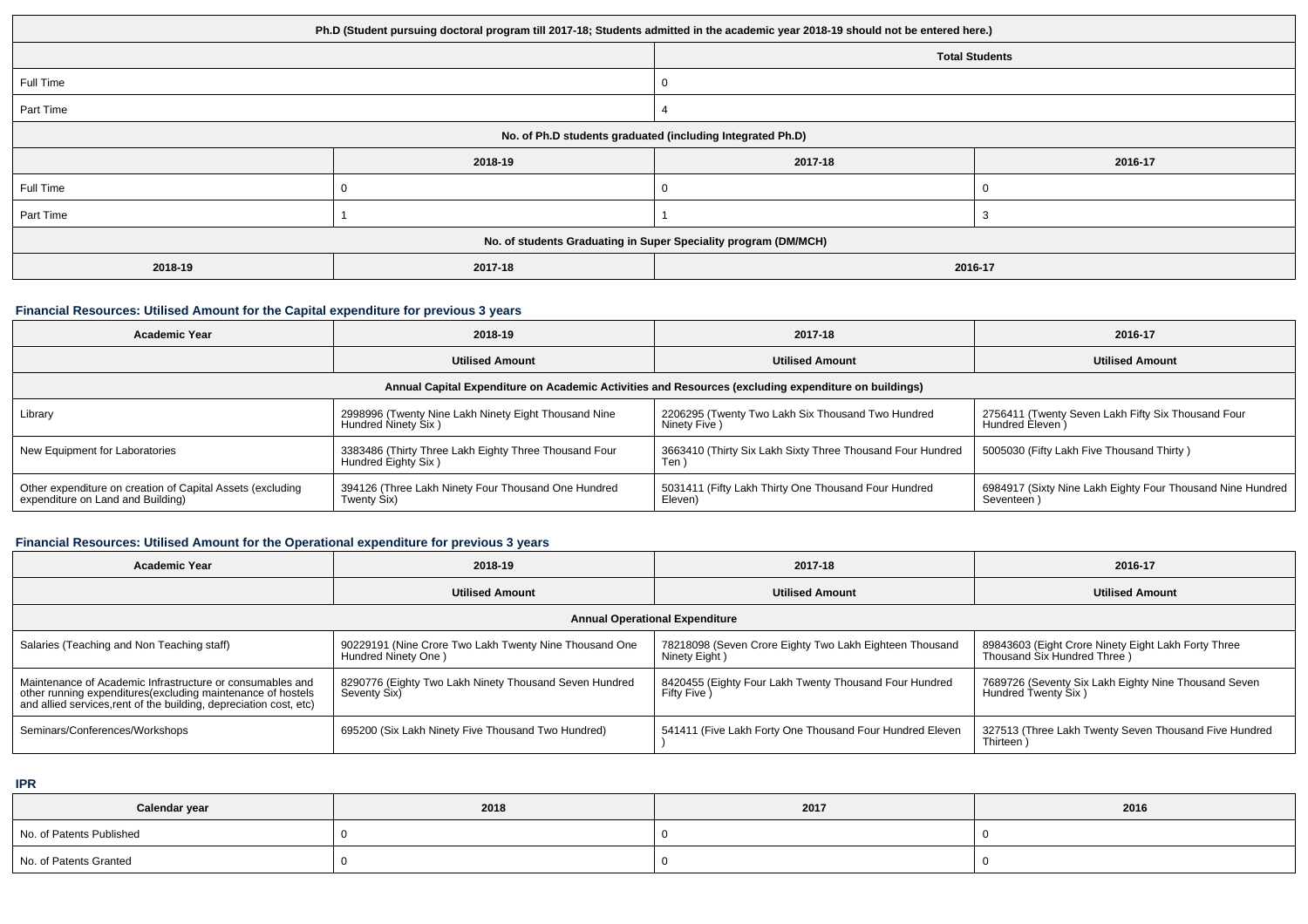## **Sponsored Research Details**

| <b>Financial Year</b>                    | 2018-19                                   | 2017-18                        | 2016-17                     |
|------------------------------------------|-------------------------------------------|--------------------------------|-----------------------------|
| Total no. of Sponsored Projects          |                                           |                                |                             |
| Total no. of Funding Agencies            |                                           |                                |                             |
| Total Amount Received (Amount in Rupees) | 75750                                     | 127000                         | 252000                      |
| Amount Received in Words                 | Seventy Five Thousand Seven Hundred Fifty | One Lakh Twenty Seven Thousand | Two Lakh Fifty Two Thousand |

# **OPD Attendance & Bed Occupancy**

| Average OPD attendance in the calendar year 2018. | 435 |
|---------------------------------------------------|-----|
|---------------------------------------------------|-----|

## **PCS Facilities: Facilities of physically challenged students**

| 1. Do your institution buildings have Lifts/Ramps?                                                                                                        | Yes, more than 60% of the buildings |
|-----------------------------------------------------------------------------------------------------------------------------------------------------------|-------------------------------------|
| 2. Do your institution have provision for walking aids, includingwheelchairs and transportation from one building to another for<br>handicapped students? | Yes                                 |
| 3. Do your institution buildings have specially designed toilets for handicapped students?                                                                | Yes, more than 40% of the buildings |

#### **Awards Details**

|                                                                                                              | government agencies in the previous academic year 2018-19 | 1. How many faculty member of your institution have received highly reputed national/international awards/recognition from central |                                                                                                                |                                                                                                           |                                                                                                        |                                          |                            |                               |                               |
|--------------------------------------------------------------------------------------------------------------|-----------------------------------------------------------|------------------------------------------------------------------------------------------------------------------------------------|----------------------------------------------------------------------------------------------------------------|-----------------------------------------------------------------------------------------------------------|--------------------------------------------------------------------------------------------------------|------------------------------------------|----------------------------|-------------------------------|-------------------------------|
| Srno                                                                                                         | Name of the Faculty                                       | Name of the Award                                                                                                                  | Name of the Central<br>government<br>agency/international<br>agencies from where<br>award has been<br>received | Address of the<br>Agency giving award                                                                     | <b>Contact Email ID of</b><br>the Agency                                                               | Year of receiving<br>award               | Email ID of the<br>faculty | Contact no. of the<br>faculty | Is it<br>Fellowship?(Yes/No)  |
|                                                                                                              | <b>DEEPTI VADAVI</b>                                      | <b>FAIMER</b><br><b>FELLOWSHIP</b>                                                                                                 | <b>FAIMER AGENCY</b>                                                                                           | <b>PSG - FAIMER</b><br>Regional Institutional<br>Coimbatore                                               | drthomasvchacko@gm<br>ail.com                                                                          | 2019                                     | deepti.rvdc@rvei.edu.i     | 9197408223                    | Yes                           |
| 2. How many students of your institution have won international awards in the previous academic year 2018-19 |                                                           |                                                                                                                                    |                                                                                                                |                                                                                                           |                                                                                                        |                                          |                            |                               |                               |
| Srno                                                                                                         | Name of the<br>Student/Name of the<br>Team                | <b>Enrolment Number</b>                                                                                                            | Name of the Award                                                                                              | Name of International<br><b>Institution/Organisati</b><br>on from where the<br>award has been<br>received | Address of the<br>Agency giving award                                                                  | <b>Contact Email ID of</b><br>the Agency | Year of receiving<br>award | Email ID of the<br>faculty    | Contact no. of the<br>faculty |
|                                                                                                              | AKSHAY M S                                                | 15D1805                                                                                                                            | <b>BEST PAPER AWARD</b><br><b>IN ORAL</b><br>PATHOLOGY AT<br><b>WORLD DENTAL</b><br><b>CONFERENCE DUBAI</b>    | <b>INTEGRATED</b><br>MEDICAL SOLUTION<br><b>INDIA PVT LTD</b>                                             | NO. 1504, 2ND<br>FLOOR, 7TH<br>STREET, 11TH MAIN<br>ROAD, ANNNA<br>NAGAR WEST,<br>CHENNAI-600040       | dravarun@gmail.com                       | 2018                       | akshayms.shetty@gm<br>ail.com | 9449963579                    |
|                                                                                                              | <b>ADITYA KESHAV</b>                                      | 15D1803                                                                                                                            | <b>BEST PAPER AWARD</b><br>IN ORAL<br>PATHOLOGY AT<br><b>WORLD DENTAL</b><br><b>CONFERENCE DUBAI</b>           | <b>INTEGRATED</b><br><b>MEDICAL SOLUTION</b><br><b>INDIA PVT LTD</b>                                      | NO. 1504, 2ND<br>FLOOR. 7TH<br>STREET. 11TH MAIN<br>ROAD, ANNNA<br><b>NAGAR WEST</b><br>CHENNAI-600040 | dravarun@gmail.com                       | 2018                       | adityakeshav@live.in          | 8123015026                    |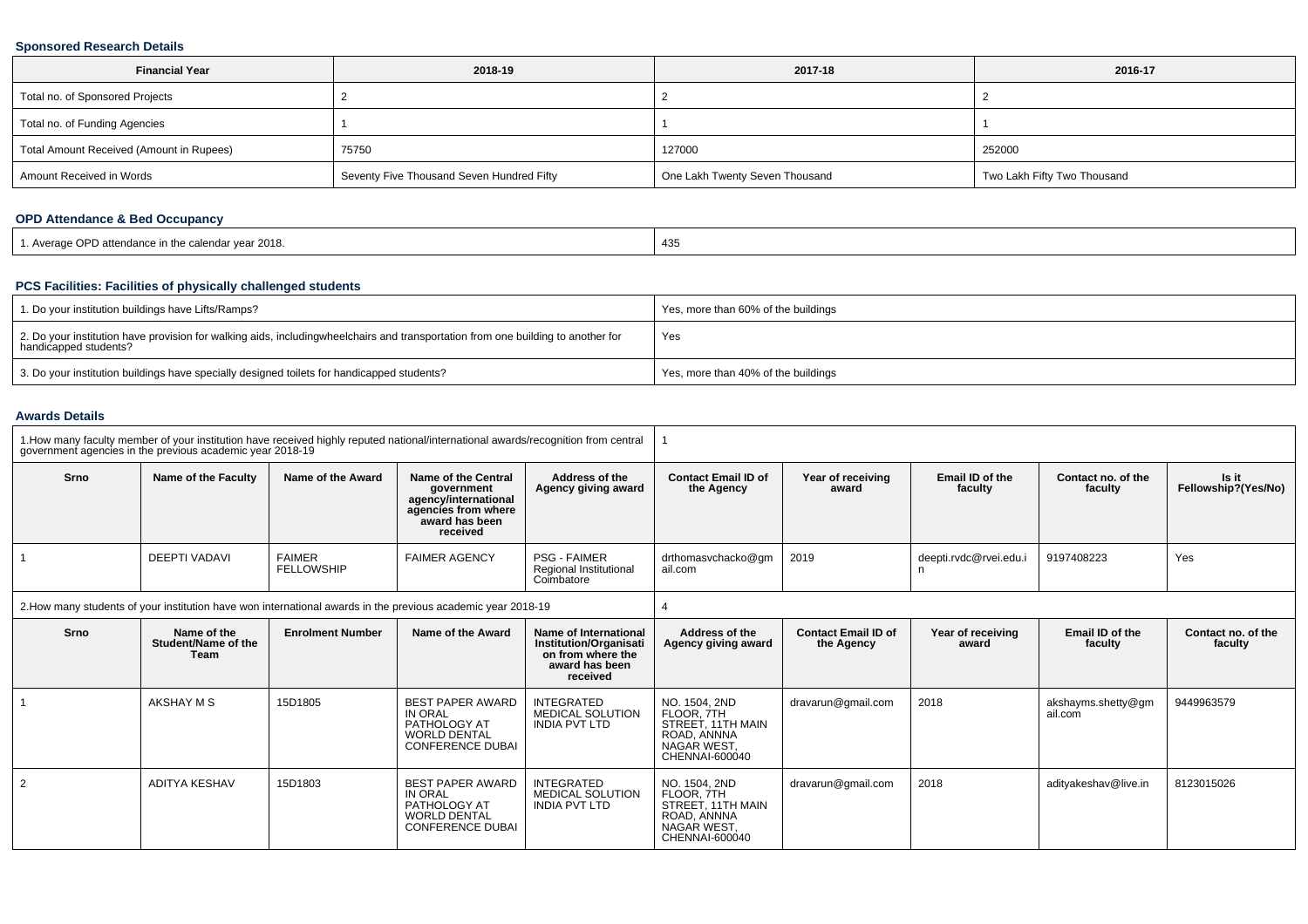| NEEKSHA KAPSE                       | 15D1816 | BEST PAPER AWARD<br>IN FORENSIC<br>ODONTOLOGY AT<br><b>WORLD DENTAL</b><br><b>CONFERENCE DUBAI</b>   | INTEGRATED<br><b>MEDICAL SOLUTION</b><br>INDIA PVT LTD | NO. 1504. 2ND<br>FLOOR, 7TH<br>STREET. 11TH MAIN<br>ROAD, ANNNA<br>NAGAR WEST,<br>CHENNAI-600040 | dravarun@gmail.com | 2018 | neekshakapse@gmail.<br>com | 7899613879 |
|-------------------------------------|---------|------------------------------------------------------------------------------------------------------|--------------------------------------------------------|--------------------------------------------------------------------------------------------------|--------------------|------|----------------------------|------------|
| <b>DESNA VINAY</b><br><b>SHROFF</b> | 16D1810 | <b>BEST PAPER AWARD</b><br>IN ORAL<br>PATHOLOGY AT<br><b>WORLD DENTAL</b><br><b>CONFERENCE DUBAL</b> | INTEGRATED<br><b>MEDICAL SOLUTION</b><br>INDIA PVT LTD | NO. 1504. 2ND<br>FLOOR, 7TH<br>STREET. 11TH MAIN<br>ROAD, ANNNA<br>NAGAR WEST.<br>CHENNAI-600040 | dravarun@gmail.com | 2018 | desna1997.dv@gmail.<br>com | 8971585007 |

#### **Accreditation**

#### **NAAC Accreditation**

| 1. Does your institute have a valid NAAC Accreditation? | <b>YES</b> |               |  |  |  |  |
|---------------------------------------------------------|------------|---------------|--|--|--|--|
| Valid from                                              | Valid upto | <b>CGPA</b>   |  |  |  |  |
| $  03 - 11 - 2015$                                      | 03-03-2020 | $3.2^{\circ}$ |  |  |  |  |
| 15-06-2006                                              | 14-06-2014 | 2.76          |  |  |  |  |

# **Village Adoption**

| Have your institute adopted any village under Unnat Bharat Scheme? |  |
|--------------------------------------------------------------------|--|
|--------------------------------------------------------------------|--|

## **Faculty Details**

| Srno | Name                                   | Age | Designation | Gender | Qualification | <b>Experience (In</b><br>Months) | <b>Is Associated</b><br><b>Last Year</b> | <b>Currently</b><br>working with<br>institution? | <b>Joining Date</b> | <b>Leaving Date</b>      | <b>Association type</b> |
|------|----------------------------------------|-----|-------------|--------|---------------|----------------------------------|------------------------------------------|--------------------------------------------------|---------------------|--------------------------|-------------------------|
|      | <b>DARSHAN B</b><br><b>MUNDINAMANE</b> | 38  | Reader      | Male   | <b>MDS</b>    | 145                              | Yes                                      | Yes                                              | 05-07-2007          | $\sim$                   | Regular                 |
| 2    | VANAMALA N                             | 37  | Reader      | Female | <b>MDS</b>    | 107                              | Yes                                      | Yes                                              | 12-04-2014          | $\overline{\phantom{a}}$ | Regular                 |
| 3    | SUCHETHA A                             | 48  | Professor   | Female | <b>MDS</b>    | 212                              | Yes                                      | Yes                                              | 03-10-2002          | $\overline{\phantom{a}}$ | Regular                 |
| 4    | Apoorva S M                            | 40  | Reader      | Female | <b>MDS</b>    | 133                              | Yes                                      | Yes                                              | 16-06-2008          | $\sim$                   | Regular                 |
| 5    | <b>SAPNAN</b>                          | 41  | Reader      | Female | <b>MDS</b>    | 147                              | Yes                                      | Yes                                              | 02-05-2007          | $\overline{\phantom{a}}$ | Regular                 |
| 6    | <b>DIVYA BHAT</b>                      | 37  | Lecturer    | Female | <b>MDS</b>    | 120                              | Yes                                      | Yes                                              | 01-07-2009          | $\overline{\phantom{a}}$ | Regular                 |
|      | SINDHU HALDAL                          | 35  | Reader      | Female | <b>MDS</b>    | 84                               | Yes                                      | Yes                                              | 02-07-2012          | $\overline{\phantom{a}}$ | Regular                 |
| 8    | <b>SUNIL MANKAR</b>                    | 42  | Reader      | Male   | <b>MDS</b>    | 116                              | Yes                                      | Yes                                              | 30-10-2013          | $\overline{\phantom{a}}$ | Regular                 |
| 9    | <b>KESHAVA</b><br>PRASAD B S           | 48  | Professor   | Male   | <b>MDS</b>    | 255                              | Yes                                      | Yes                                              | 01-09-2005          | $\sim$                   | Regular                 |
| 10   | K SUPREETHA S<br><b>NAIK</b>           | 42  | Lecturer    | Female | <b>BDS</b>    | 179                              | Yes                                      | Yes                                              | 01-08-2007          | $\overline{\phantom{a}}$ | Regular                 |
| 11   | SHEELA NV                              | 41  | Reader      | Female | <b>MDS</b>    | 192                              | Yes                                      | Yes                                              | 02-07-2012          | $\overline{\phantom{a}}$ | Regular                 |
| 12   | KARANAM<br>APOORVA<br>PRAKASH          | 29  | Lecturer    | Female | MDS           | 5                                | Yes                                      | Yes                                              | 01-03-2019          | $\overline{\phantom{a}}$ | Regular                 |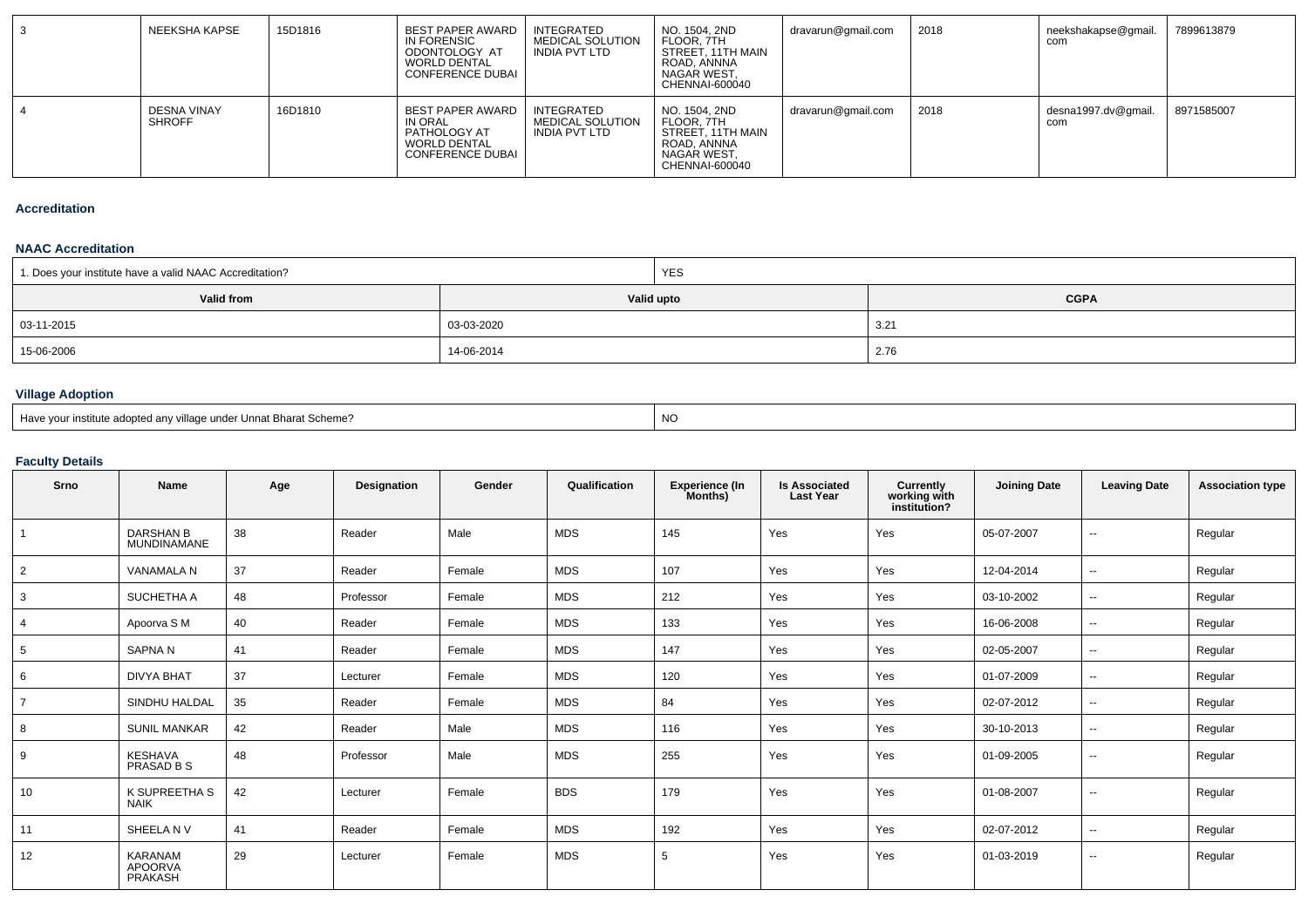| 13 | SUDHIR R                    | 45 | Lecturer                                            | Male   | <b>MDS</b> | 229 | Yes | Yes | 14-06-2010 | $\ddotsc$                | Regular |
|----|-----------------------------|----|-----------------------------------------------------|--------|------------|-----|-----|-----|------------|--------------------------|---------|
| 14 | REVAN KUMAR<br><b>JOSHI</b> | 36 | Lecturer                                            | Male   | <b>MDS</b> | 121 | Yes | Yes | 31-03-2012 | $\overline{\phantom{a}}$ | Regular |
| 15 | ARCHANA K<br>SANKETH        | 39 | Lecturer                                            | Female | <b>MDS</b> | 71  | Yes | Yes | 30-08-2013 | $\sim$                   | Regular |
| 16 | AMARNATH B C                | 50 | Professor                                           | Male   | <b>MDS</b> | 271 | Yes | Yes | 21-11-1996 | $\overline{\phantom{a}}$ | Regular |
| 17 | PRASHANTH C S               | 45 | Professor                                           | Male   | <b>MDS</b> | 225 | Yes | Yes | 01-07-2002 | ц,                       | Regular |
| 18 | DHARMA R M                  | 48 | Professor                                           | Male   | <b>MDS</b> | 253 | Yes | Yes | 01-12-2001 | $\sim$                   | Regular |
| 19 | AKSHAI SHETTY<br>KR.        | 44 | Professor                                           | Male   | <b>MDS</b> | 203 | Yes | Yes | 28-08-2002 | $\overline{\phantom{a}}$ | Regular |
| 20 | P ROSHAN<br><b>KUMAR</b>    | 39 | Reader                                              | Male   | <b>MDS</b> | 157 | Yes | Yes | 07-06-2006 | $\sim$                   | Regular |
| 21 | <b>SEEMA PATIL</b>          | 44 | Professor                                           | Female | <b>MDS</b> | 153 | Yes | Yes | 03-10-2008 | $\sim$                   | Regular |
| 22 | PRATHIBHA RANI<br>S         | 43 | Reader                                              | Female | <b>MDS</b> | 144 | Yes | Yes | 04-07-2007 | $\overline{\phantom{a}}$ | Regular |
| 23 | <b>ANANTHRAJ A</b>          | 53 | Professor                                           | Male   | <b>MDS</b> | 330 | Yes | Yes | 08-01-1993 | $\overline{\phantom{a}}$ | Regular |
| 24 | ROOPAK<br>MATHEW DAVID      | 40 | Reader                                              | Male   | <b>MDS</b> | 140 | Yes | Yes | 01-06-2009 | $\sim$                   | Regular |
| 25 | SUNIL VASUDEV               | 51 | Professor                                           | Male   | <b>MDS</b> | 236 | Yes | Yes | 01-12-1999 | $\overline{\phantom{a}}$ | Regular |
| 26 | DEEPAK S                    | 40 | Reader                                              | Male   | <b>MDS</b> | 145 | Yes | Yes | 20-06-2007 | $\sim$                   | Regular |
| 27 | K BALA VIKHRAM              | 37 | Reader                                              | Male   | <b>MDS</b> | 74  | Yes | Yes | 03-06-2013 | $\sim$                   | Regular |
| 28 | SAHANA M S                  | 28 | Lecturer                                            | Female | <b>MDS</b> | 9   | Yes | Yes | 01-11-2018 | $\ddotsc$                | Regular |
| 29 | SUMA S                      | 41 | Reader                                              | Female | <b>MDS</b> | 156 | Yes | Yes | 01-07-2006 | $\overline{\phantom{a}}$ | Regular |
| 30 | VEERENDRA<br>KUMAR B        | 48 | Professor                                           | Male   | <b>MDS</b> | 263 | Yes | Yes | 11-08-1997 |                          | Regular |
| 31 | <b>MADHURA M G</b>          | 41 | Reader                                              | Female | <b>MDS</b> | 151 | Yes | Yes | 02-07-2007 | ц,                       | Regular |
| 32 | H Murali                    | 53 | Professor                                           | Male   | <b>MDS</b> | 324 | Yes | Yes | 01-09-2008 | ц,                       | Regular |
| 33 | Subhash B V                 | 43 | Reader                                              | Male   | MDS+Ph.D   | 121 | Yes | Yes | 01-07-2009 | $\overline{\phantom{a}}$ | Regular |
| 34 | MANJUNATH<br>HEGDE          | 45 | Reader                                              | Male   | <b>MDS</b> | 191 | Yes | Yes | 01-06-2010 | $\overline{\phantom{a}}$ | Regular |
| 35 | <b>CHETHAN S</b>            | 28 | Lecturer                                            | Male   | <b>MDS</b> | 6   | No  | Yes | 15-05-2019 |                          | Regular |
| 36 | HARIKIRAN A G               | 44 | Professor                                           | Male   | <b>MDS</b> | 215 | Yes | Yes | 05-09-2001 | ц,                       | Regular |
| 37 | <b>VINODHINI K</b>          | 41 | Lecturer                                            | Female | <b>MDS</b> | 117 | Yes | Yes | 01-10-2009 | $\overline{\phantom{a}}$ | Regular |
| 38 | SHASHIKALA K                | 58 | Professor                                           | Female | <b>MDS</b> | 321 | Yes | Yes | 01-10-1992 | $\ddotsc$                | Regular |
| 39 | PRAVEEN P                   | 54 | Professor                                           | Male   | <b>MDS</b> | 239 | Yes | Yes | 14-07-2003 | $\ddotsc$                | Regular |
| 40 | DINESH M R                  | 55 | Dean / Principal /<br>Director / Vice<br>Chancellor | Male   | <b>MDS</b> | 360 | Yes | Yes | 01-08-1992 | $\ddot{\phantom{a}}$     | Regular |
| 41 | MITHA SHETTY                | 44 | Reader                                              | Female | <b>MDS</b> | 169 | Yes | Yes | 01-07-2005 | $\ddotsc$                | Regular |